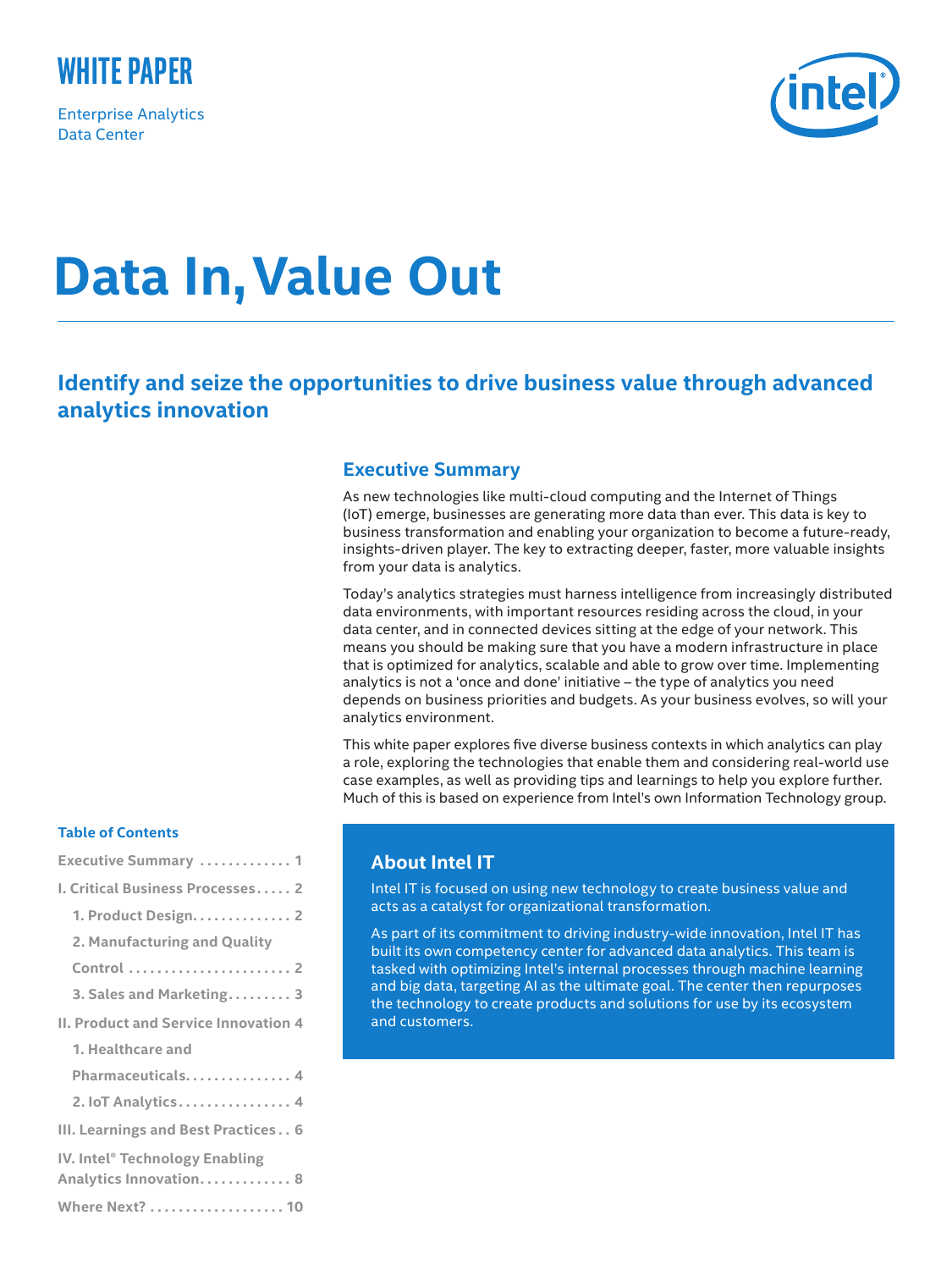## <span id="page-1-0"></span>**I. Critical Business Processes**

#### **1. Product Design**

Advanced analytic techniques such as machine learning can help optimize the time-consuming validation stage and other aspects of product design by imitating and augmenting human validation capabilities. This helps to reduce the time taken to develop, test and launch your company's latest offering.

For example, to help enhance validation in its own computer chip design process, Intel IT developed a machine-learning platform called CLIFF, to uncover bugs in prototypes. The platform quickly browses through many thousands of historical test records to uncover patterns, a task that would take human reviewers thousands of hours, making it impractical to perform manually. Compared to standard regression tests, CLIFF validates the targeted functionalities sixty times more and identifies 30 percent more new issues on each run.

By automating the process, CLIFF has contributed greatly to Intel's strategic goals of reducing product validation time and reducing the number of iterations required. As a result, it has significantly shortened time-to-market and improved product quality.

The platform does all this using a form of prescriptive analytics. This means that it is able to not only predict likely outcomes through its machine learning algorithms, but also to inform and automate decisions about how best to tailor the process for each test moving forward. Even when petabytes of data are involved, the algorithms automatically identify historical patterns and take corrective action by adjusting the content of the validation test to increase the likelihood of finding a new bug in the hardware.

#### **Looking Ahead:**

The introduction of a prescriptive analytics tool like CLIFF is the first step towards shrinking the time needed for validation and so reducing time to market. The focus of this use case has been on relieving human testers of the burden of conducting repetitive but highly accuracy-critical tests through intelligent automation. With CLIFF, Intel IT's testers can work fast and efficiently, and re-focus their efforts on more value-adding tasks.

As technologies evolve, Intel expects that subsequent phases of this journey will create opportunities to not simply improve existing processes, but to augment human testers' abilities and enable them to drive more innovation, deliver more new products, and further reduce time to market. The phases we expect to see next include:

- **Intelligent Test Execution Management (ITEM):** Intel IT is now investigating ITEM as a companion initiative to CLIFF. CLIFF adds new tests to validation processes to ensure full test coverage, while ITEM analyzes the tests that are running, assessing which ones are actually uncovering bugs or other useful data. Any tests that ITEM finds are not adding value are removed, meaning that each validation process has full coverage while constantly adapting to eliminate inefficiencies.
- **Aided Debug:** Any debugging initiative requires you to analyze detailed bug data to understand the problem before it is possible to resolve it. The next step on from ITEM, Aided Debug will rely on machine learning to find the root cause

of many of the issues, so that human specialists can focus their energy on developing creative solutions.

**• Smart Execution:** Once the stages described above have been reached, Intel's next objective will be to combine smart prescriptive analytics algorithms with the contextual information that only people can provide. Even the smartest algorithm will only be able to make decisions based on the data it can access within a system. People have a lot more peripheral context - for example, news about other initiatives going on at the company this week, or hearing from a colleague at the watercooler about a new change that has just been made in another area of the product. In the future, methods will be needed for workers to give this context to the system to enable it to further augment their own roles, creating a collaborative man-machine paradigm.

## Advanced analytics helped Intel save USD100 million in unit testing and boost manufacturing quality.

#### **2. Manufacturing and Quality Control**

Quality control in a typical manufacturing environment often involves a number of different steps. Intel takes the quality of its products very seriously, and so has invested significant time and resources into ensuring each one of these stages is as thorough and efficient as possible. Analytics plays a key role, enabling more data to be processed faster and with greater accuracy than manual processes. For example, Intel IT has identified a way to reduce the overall number of tests without compromising quality. This has shaved seconds off this testing stage for each unit, which significantly speeds up the manufacturing process while reducing costs.

By replicating these sorts of process improvements across the whole manufacturing environment, even small improvements can add up to big savings and efficiency gains. This approach is referred to as personalized unit testing and works on the assumption that, like people, each unit is different. It requires its own combination of tests and decisions, so using analytics and machine learning to tailor the quality control process to each unit brings value comparable to that which personalized medicine brings to us.

Since introducing an in-memory machine learning platform to support these test stage enhancements, Intel has seen a reduction in the number of tests required, as well as improving the efficiency, reliability and scalability of the process. Intel saw a USD100 million saving in unit testing in 2016, as well as an improvement in manufacturing quality.

#### **Looking Ahead:**

Quality control measures in manufacturing typically still require a lot of manual intervention and human decision making. Experts must create content to be used in each test, research root causes of any issues they identify, and make decisions about what steps to take to drive improvements. A next step in the use of analytics in this process will be the application of machine learning algorithms to relieve some of this burden and automate some of these tasks so that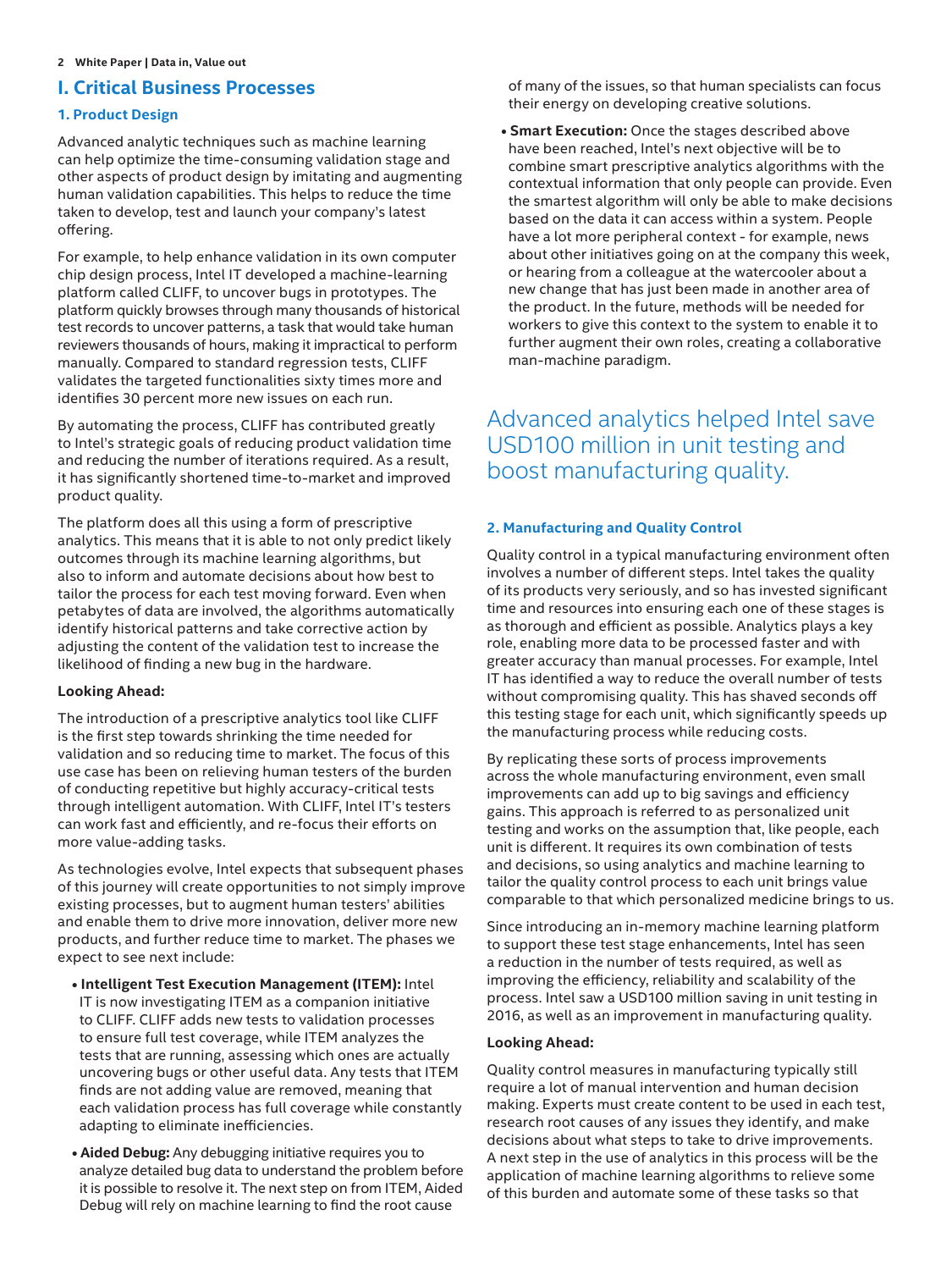

#### **Figure 1:** Business impact of advanced analytics solutions on Intel's sales and marketing.1

humans can focus on those aspects which machines cannot do. By introducing this technology to its own manufacturing environment, Intel expects to enable its employees to become more productive, and as a company to be able to test more products, faster.

#### **3. Sales and Marketing**

Sales and marketing teams need to transform vast quantities of data about their covered accounts into trusted insights, in real time. By using advanced analytics capabilities like machine learning, you can empower them to uncover fresh insights that were previously hidden within their data. This can help them have more effective conversations with their customers, discover and convert more leads, and enhance existing customers' loyalty.

Intel IT worked to create a machine learning-based market intelligence system and recommendation engine<sup>2</sup> that helps its sales and marketing division identify which resellers will connect most effectively with customers in specific industries and so enhance their ability to engage with and support those partners.

The original tool, called Sales and Marketing Account Recommendation Tool (SMART), provided the sales team with information about each reseller and its market, which products to offer them and opportunities to cross- or up-sell, based on its understanding of what has worked well with similar organizations.

A proof of concept (PoC) of the tool's second phase was recently completed in the EMEA online sales center. Building on the original tool, the latest version now combines Intel's CRM data with unstructured public data sources like news publications, patent filings, and information on hiring, venture capital funding, and merger and acquisitions. Leveraging AI technology such as text analytics, the revised tool can scan these extensive, disparate data sources and convert them into actionable insights for salespeople by imitating humans' language and reasoning capabilities. This volume of data would take months for humans to process, by which time a lot of it would be obsolete; by contrast, the new tool completes the analysis in just a few hours.

Intel has since deployed the system to cover its top 50,000 reseller customers in eight different languages. As a result, twice as many resellers in the engagement chain advanced from leads to qualified leads in comparison with the rest of the sales pipeline. These resellers also showed a three times higher click-through rate for email newsletters, and completed Intel training at a rate three times higher than the rest of the pipeline<sup>3</sup> - see figure 2.

## Machine learning-based market intelligence across Intel's top 50,000 accounts means:

- more leads qualified than rest of sales pipeline
- higher click-through rate for email newsletters
- higher completion rate for training

#### **Figure 2:** Effect of machine learning-based market intelligence.

#### **Looking Ahead:**

With the SMART tool in place, Intel aims to provide salespeople with a virtual personal assistant that will help them have more insightful and productive conversations with their customers, and deliver more value. The efficiency gains of having all this information at their fingertips will also enable salespeople to increase both the quantity and quality of their interactions.

Insights within a machine learning system like this flow in both directions. Each time a salesperson uses the tool, new data is delivered back into the system in return, enabling a constant process of algorithm fine-tuning. To this end, the Sales Assists tool is in a constant state of renewal, refinement and improvement. In addition, Intel IT is working to capitalize on these insights to build in email and other capabilities to help further improve dialogue with customers and increase opportunities for engagement.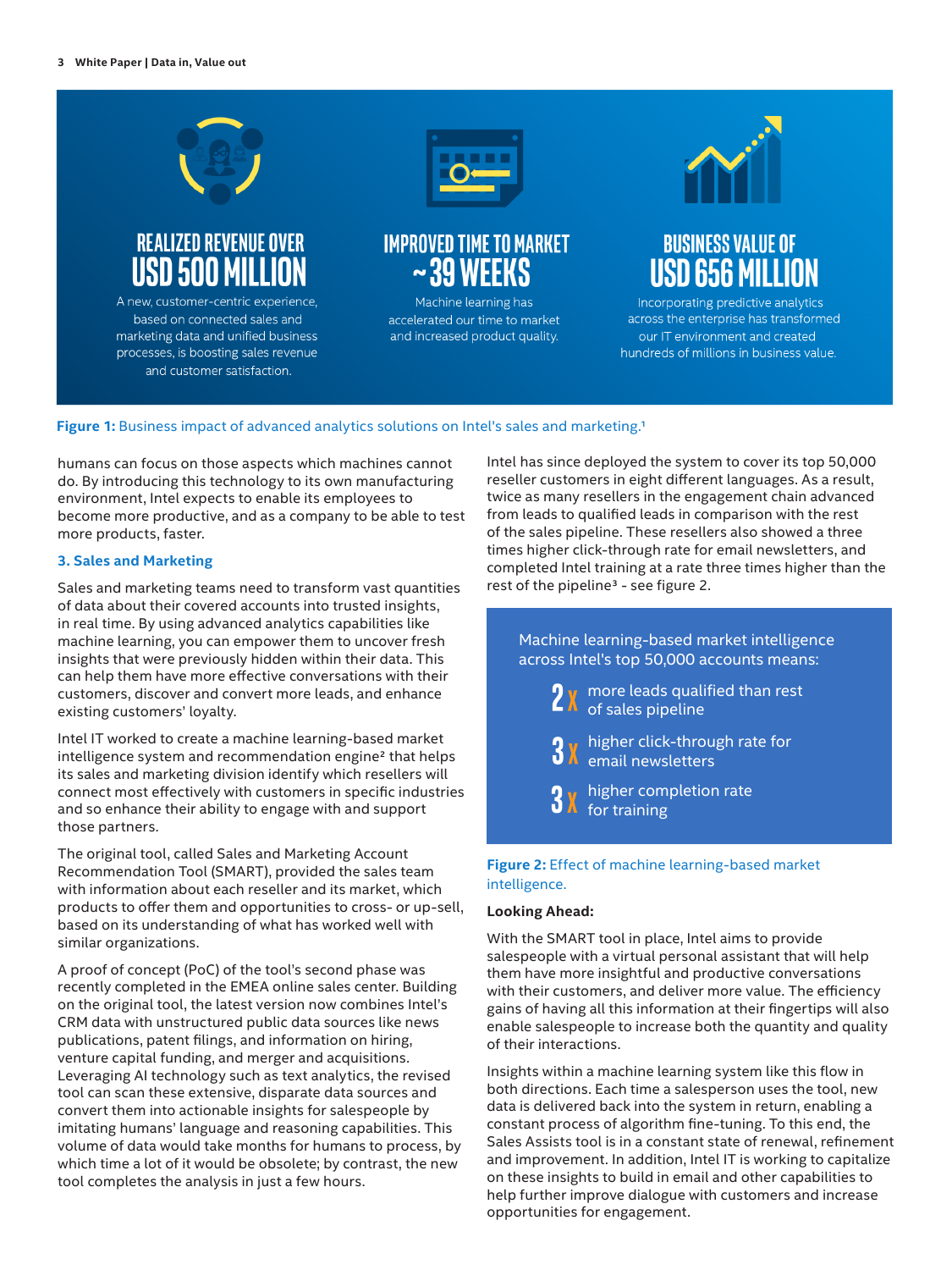## <span id="page-3-0"></span>**II. Product and Service Innovation**

#### **1. Healthcare and Pharmaceuticals**

With technology innovations such as wearable devices and advanced analytics, pharmaceutical companies can run more in-depth and accurate clinical trials faster and at a lower cost by enabling the continuous remote monitoring of patients. There is huge interest and potential in this area, with Ericsson\* estimating that 4 million patients will use remote monitoring technologies by 20204. Not only will this enable patients to benefit from new drugs becoming available sooner, but it is also expected to mean revenue per drug will jump considerably.

The Michael J Fox Foundation is using a wearable analytics platform, developed in collaboration with Intel<sup>5</sup>, to help in its mission to find a cure for Parkinson's disease<sup>6</sup>.

Each patient receives a wearable device equipped with accelerometer and gyroscope, which continuously captures data about the patient's movement. This data is securely transmitted to the cloud, where machine learning algorithms create objective measurements to accurately determine the drug's effectiveness. Using a series of Java\* library tools, Intel has developed algorithms to track and analyze the data gathered by these devices, for example:

- **Activity level:** This algorithm measures the intensity of the device's movement, calculated as the average of absolute values of acceleration over 30-second intervals.
- **Tremor:** This recognizes and quantifies hand tremor by analyzing frequency, especially in amplitudes within the 4 to 12 Hertz range, and subtracts these typical tremor frequencies from the activity level measurement. A fivesecond segment with a high average difference between these two values is considered a tremor point.

Researchers, clinicians and data scientists can then use RESTful\* APIs to extract, view and analyze the data. The Cloudera Enterprise Data Hub\* is used to collect and manage the data, and Apache Spark\* to manipulate the data before export. Some of the insights generated are also given back to the patient through a mobile app, which they can use to

check their own activity levels and get updates or reminders about the medication and treatment plan - see figure 3.

By providing more objective, continuous information about patient symptoms during clinical trials of a new drug, the platform helps the Michael J Fox Foundation improve the quality and cost effectiveness of these trials. Teva Pharmaceuticals\*7 has also licensed the platform in a two-phase clinical trial for a new drug to treat Huntington's disease, a fatal neurodegenerative condition.

#### **Looking Ahead:**

The use of wearable technology is the beginning of an exciting journey in analytics and healthcare. Providing patients with always-on devices that are permanently connected to the cloud means pharmaceutical organizations can gain a vast amount more data than has previously been possible when relying on infrequent in-person check-ups with each patient. With more data, and the right machine learning algorithms and analytics processes, they can achieve results and deliver new drugs to market faster and cheaper. They are also able to use this ongoing data collection to proactively push updates, guidance and other communications to their patients, creating the effect of having a physician looking out for them all day every day, and encouraging patients to engage more actively with their own care.

In the future, opportunities to develop this personalized care approach will be huge, with other technologies such as video also having a role to play in both remote care delivery and deeper, more complex data gathering.

#### **2. IoT Analytics**

#### **Smart manufacturing with IoT**

Intel IT uses highly specialized IoT data specifications that make it possible to bring new factories online quickly and reliably by replicating identical processes from one factory to another8 from implementing IoT devices to running complex analytics to automate and enhance operations, improve efficiency and reduce costs. In partnership with Intel's IoT Group and a range of industry-wide organizations, Intel IT



**Figure 3:** The wearable analytics platform process.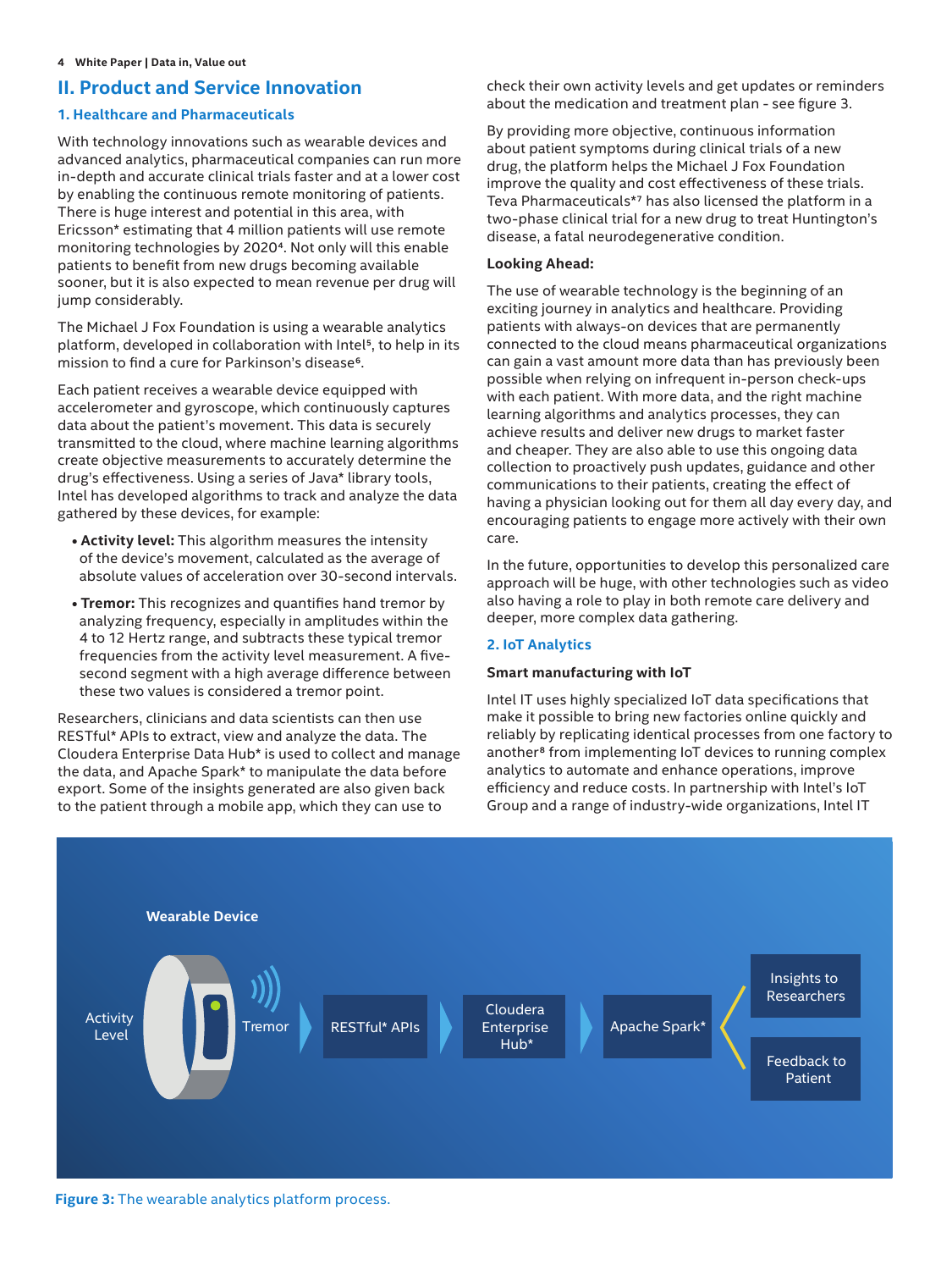#### **5 White Paper | Data in, Value out**

is establishing IoT data standards and messaging protocols for smart buildings that allow vendors to provide integrated solutions. With these standards in place, functionality in non-manufacturing building projects (which tend to rely on performance-based, rather than data-based measures) has the potential to become as reliable, repeatable and costeffective as it is in Intel's smart factories. Analytics has a key role to play here, in turning the high-volume, high-velocity data generated through IoT into business-driving insights.

#### **A blueprint for smart buildings**

Intel IT is using IoT analytics to help it create a vision of the smart building of tomorrow at its Smart Building and Venue Experience Center in Chandler, Arizona9. The center acts as a testing ground for new IoT use cases as well as a working example of how IoT analytics can make a difference to business and operational efficiency today. Its aim is to develop IoT standards for smart buildings that will provide a blueprint for creating future smart offices and buildings.

All the building's systems - including HVAC, lighting, restrooms and the parking lot - are IoT-enabled (see figure 4). The center uses blueprints for various smart facility venues, developed by Intel IT and the Intel IoT Group, to create repeatable use cases and results which are then shared internally, with partners and with customers. For example, one solution monitors the parking lot to predict how busy it

will be at any given time, helping facility managers control traffic flow and reduce congestion, while also enabling people looking for a space to find one more easily.

#### **Looking Ahead:**

An exciting area for further analytics innovation, IoT gives us the opportunity to make machines work for us. The patterns and insights found through predictive analytics and machine learning today will underpin the next step. As organizations evolve their analytics capabilities towards more prescriptive use cases, they will be able to automate many of the operational tasks in manufacturing, facilities management and a range of other areas that today take busy employees away from their more valuable core roles. This will not only help improve efficiency and cut costs, but it can also have a positive impact on the user experience.

For example, data from temperature and humidity sensors in a meeting room could be used to constantly optimize the environment – adjusting the temperature up or down, or even opening or closing windows – allowing those in the room to concentrate on their meeting. Or supply chain systems monitoring multiple internal and external data sources could identify where spikes in demand for a particular product are likely and automatically divert larger stock volumes to the affected area.



**Figure 4:** The smart building ecosystem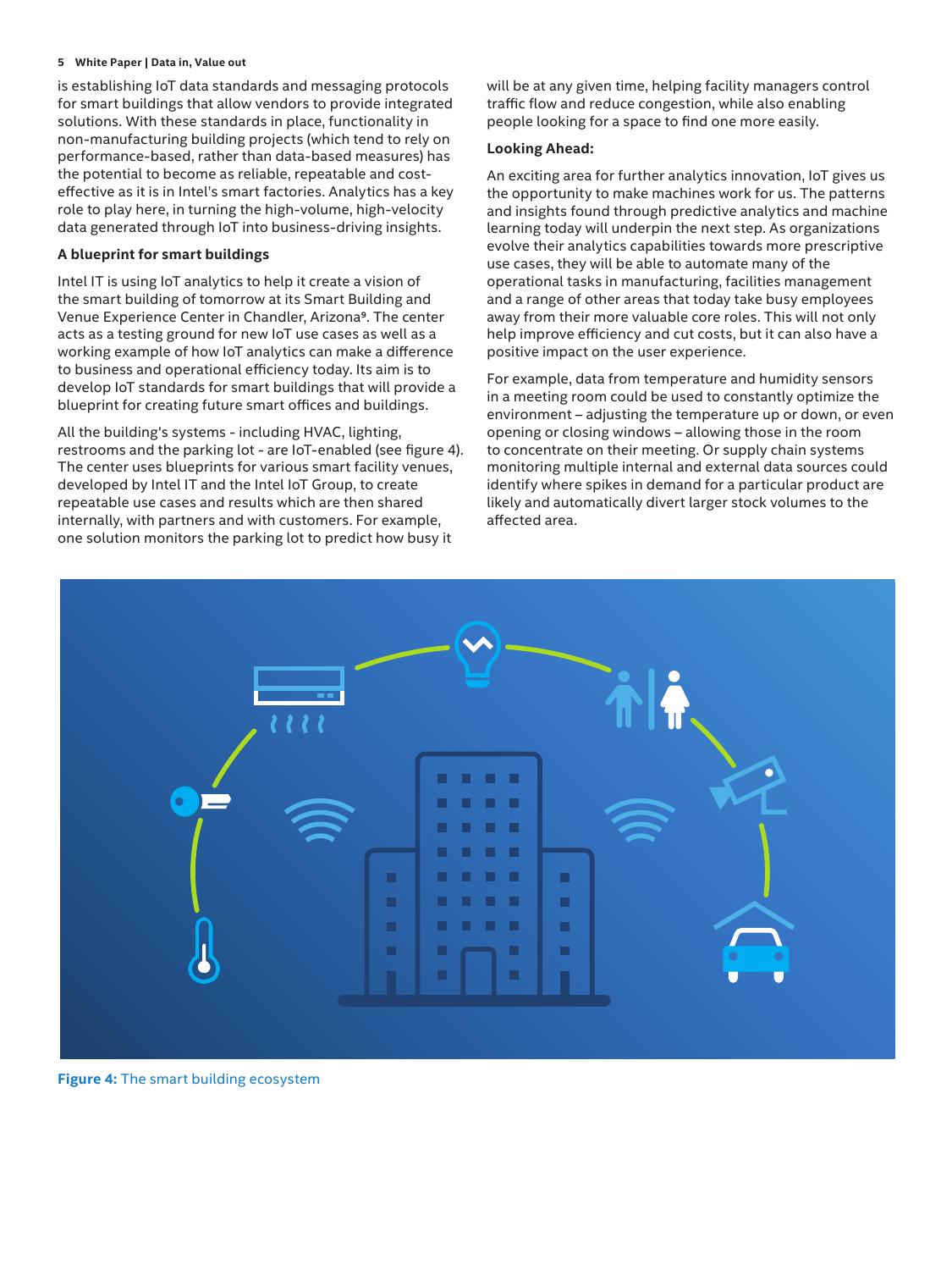## <span id="page-5-0"></span>Predictive analytics has contributed USD 656 million in business value for Intel since 2012.

## **III. Learnings and Best Practices**

Intel IT's own advanced analytics team has delivered dozens of projects over the last five years, and the incorporation of predictive analytics across the enterprise has contributed USD 656 million in business value<sup>10</sup>. In building and maintaining the advanced analytics competency center that has driven these initiatives, Intel has collected learnings and best practices that can provide invaluable foundations for future work:



#### **Figure 5:** Important roles in the data analytics team.

#### **1. Build your team with distinct roles and shared capabilities**

There are three clearly defined roles in data analytics teams: data scientists, product managers, and data engineers - see figure 5. At each stage of a project, each of these roles has a unique task. Teams must be structured around these three arms, with each member demonstrating a clear area of expertise.

It is also vital, however, for teams to share capabilities. This helps increase the speed and agility of the team as different skills are required at different stages of a project. Communication between team members is also much smoother when they understand each other's roles and skills.

In addition, having strong business acumen is essential to the success of a project. Even the most advanced technical competencies fail to add business value if you are unable to connect the dots and translate them into an improvement on the business outcome.

Focus on talent retention has helped Intel IT cut its voluntary turnover rate to just 5 percent vs a 13 percent industry average.

#### **2. Focus on attracting and retaining talent**

The science, technology, engineering and mathematics (STEM) skills gap has been well publicized, and corporate governance agendas frequently prioritize attracting and retaining talent. This is a competitive battle and it is vital for companies to remember that people are their most important assets. Often business priorities and investment behavior fail to recognize this, focusing solely on optimizing return on investment (ROI) and creating the fastest route to innovation.

At Intel, our people are at the heart of everything we do. We invest heavily in our teams, both financially and otherwise, to ensure not only that we take on the right talent, but that they are properly supported once they join the team. The Intel IT team has three people whose roles are dedicated to different aspects of HR, from full-time headhunting to nurturing team culture and development opportunities. This approach has helped us achieve a voluntary turnover rate of less than 5 percent each year – far lower than the US national average of just under 13 percent<sup>11</sup>.

#### **3. Stimulate a culture of innovation**

It can be difficult for larger companies to stimulate the necessary culture of innovation for cutting-edge R&D and disruptive breakthroughs. The desire to maximize shareholder value can lead larger companies to adopt risk-averse business models. Start-ups, by contrast, are able to operate with speed and urgency to identify customer needs and deliver solutions. Their size allows them to adopt less hierarchical and more agile organizational structures, stimulated by incentives that reward collaboration and risk taking.

In order to adopt a start-up mentality and harness innovation in a larger company, it is vital to foster entrepreneurship. Intel IT has taken this approach. The team operates with a containerized, portfolio company structure and, although a centralized horizontal group, it is structured in six vertical sub-teams that each focus on critical and unique business practices – from product design through to marketing analytics. A lean HQ of only around 10 people sits above the separate verticals, adopting a function that is supportive rather than managerial, directed towards facilitating synergies between them.

This model has three main benefits: it affords a greater accountability for leadership within each sub-team by creating mini-CEO and supporting roles; it allows each vertical to operate independently, enabling them to adapt and evolve quickly; and it ensures each team is working at optimal efficiency with a dedicated, specific area of expertise.

Through this model, Intel IT has been able to adopt a very productive R&D mentality, developing breakthrough technology and scale at speed. We have also taken steps to eliminate risk aversion by making failure a measure of success: if the team isn't failing 30 percent of the time, then it's not being bold enough.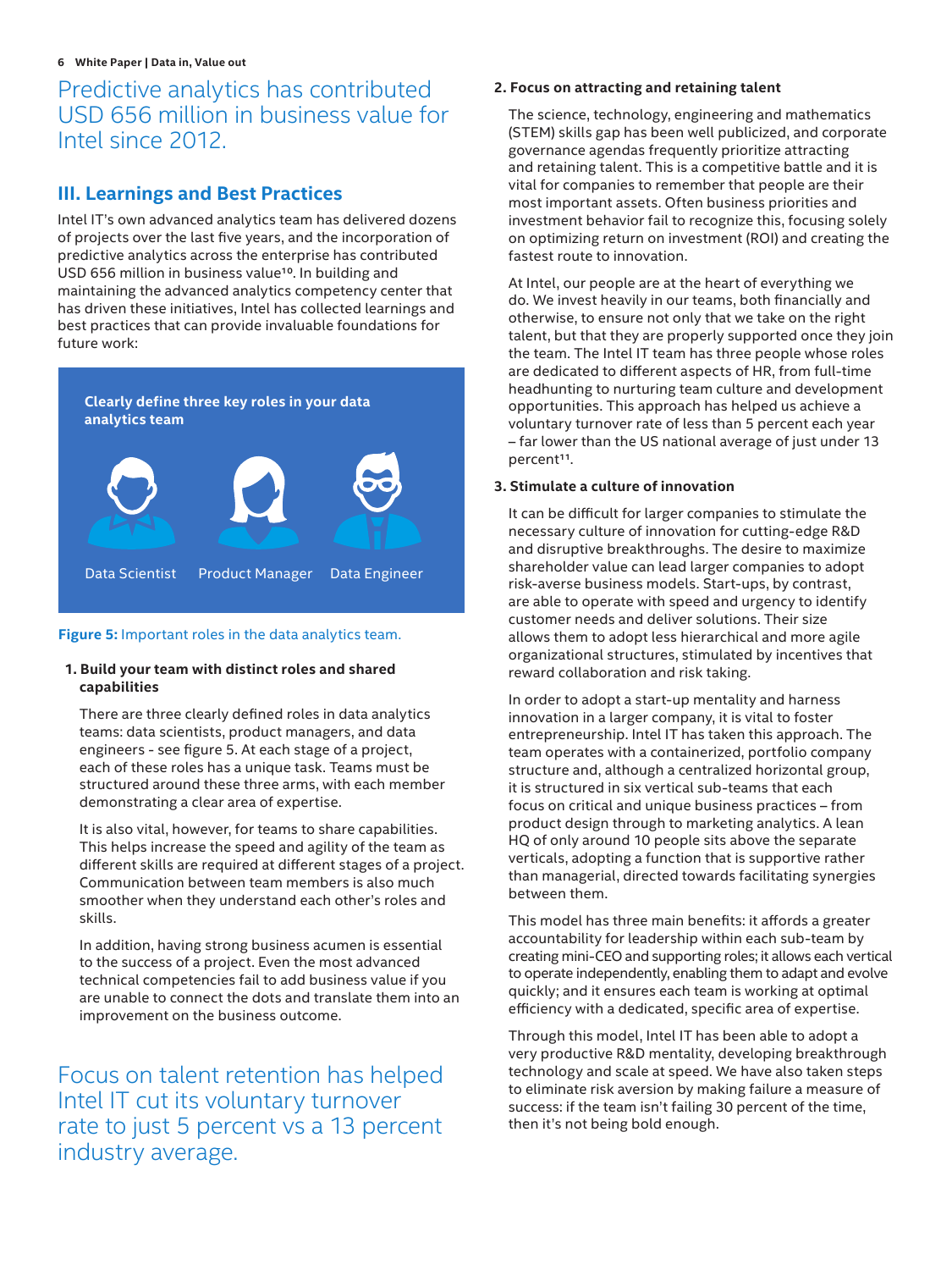**7 White Paper | Data in, Value out**

#### **4. Demonstrate the value of your work: the 5/6/10 principle**

Showing the positive business impact of your work is key to driving momentum around it. With the rise of analytics, many companies have made the mistake of spending millions on investing in infrastructure and tools to drive innovation without being able to show the tangible value of what they have created.



**Figure 6:** The 5/6/10 principle.

When Intel IT began to explore the ROI of analytic investments in 2009, the team decided to do the opposite. They chose not to invest in infrastructure and tools, but rather to focus their efforts on demonstrating value. They developed a '5/6/10 principle', taking five skilled people, giving them a problem to work on for six months, and in that time showing a USD 10 million ROI for the company - see figure 6. This approach allowed Intel IT to focus on low-hanging fruit rather than long-term goals, and therefore offer tangible proof of the value that machine learning could add to the enterprise.

## **5. Optimize your efficiency**

## **a) Synergize internal- and external-facing activity**

Product development projects generally focus on either internal or external use case potential. However, the most efficient approach is to think about both uses simultaneously. Amazon Web Services\* is a great example of a hugely influential new service that began as an internal project, and – following its successful implementation and refinement – was then rolled out to external customers. Working in this synergistic manner has several benefits. Internal processes and appetite can be optimized through the exposure to competition that external-facing activity affords, incentivizing faster and more efficient workflow. And on the flipside, taking internal improvements to an external market can sharply save on R&D costs and offer the security of knowing that you have created a product that effectively addresses a need.

## **b) Be discerning about developing proprietary technology**

It is similarly important to consider when to invest in developing your own technology, rather than taking advantage of tools already available in the community through resources such as open source. It would be foolish to waste money on buying a piece of software for millions of dollars if an equivalent tool is available for free. Aim to strike a balance that enables you to build reusable engines that can easily be adapted and repurposed for new projects further down the line. Focus your R&D investments on products and services that can't be found in the outside community – try to identify things that others don't see, and develop those into your USP.

## **c) Act when the time is right**

Just because you have an idea, doesn't mean it is what the marketplace needs right now. Sometimes customers are not ready for the next phase of innovation, and it may be best to hold back. This could be on a level of demand (designing a new tool for which there is only very limited need), psychology (designing a tool that meets an existing need, but for which customers simply aren't prepared) or even practicality (tackling a problem that will drain resources faster than the returns it offers). Making the right decision on when to enter a new domain is vital to your business success.

## **6. Foster a relationship with industry and academia**

An external perspective is vital to ensuring you remain one step ahead of the game. You might have the most impressive culture of innovation, but without staying attuned to activity in the wider world, and especially your competitors' movements, you risk going astray. A very effective way of ensuring this is fostering a strong relationship with both industry and academia. The team at Intel IT is encouraged regularly to attend industry conferences and other external events, and we are also heavily engaged with two top universities in Israel, contributing to masters' degree teaching and research in several different fields of data science. Fostering these relationships ensures our team stays well-connected and at the forefront of perception of the field.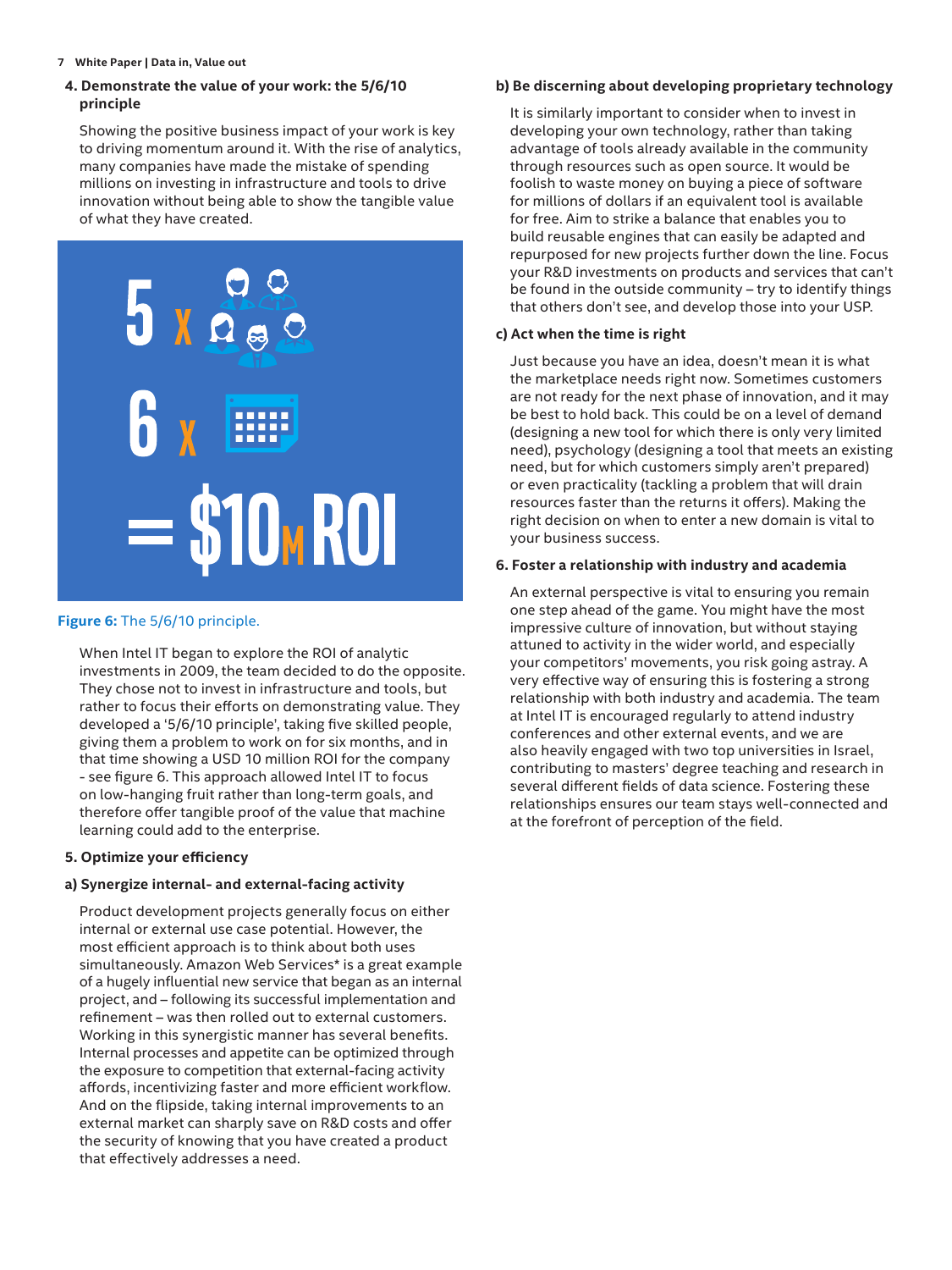<span id="page-7-0"></span>

more queries per hour with SAP HANA\* and Intel® Xeon® Scalable processor

faster response time with IBM DB2\* software and Intel Xeon Scalable



## **B** UP TO 4.6

more operations per second and 5x the number of clients supported with Cassandra\* NoSQL and Intel Xeon Scalable processor

#### **Figure 7:** Accelerating analytics workloads with the Intel**®** Xeon**®** Scalable processors.

#### **IV. Intel® Technology Enabling Analytics Innovation**

processor

In order to start developing your own advanced analytics initiatives, it is essential to have an infrastructure that delivers the performance, security and scalability to support business requirements today and enable you to respond to new opportunities and challenges tomorrow. Intel has developed a complementary suite of technologies to support analytics use cases, and works closely with a broad ecosystem to bring a range of analytics-optimized solutions to the marketplace.

#### **High-performance, Workload-optimized Silicon**

The latest Intel® Xeon® Scalable processors have been designed to accelerate analytics workloads from traditional models to real-time, in-memory computing ("scale up"), highly distributed workloads like Hadoop\* ("scale out"), and even combinations of these models such as streaming analytics. For example - see figure 7:

- SAP HANA\* running on the new Intel Xeon Scalable processor achieved 1.5 times more queries per hour than on the previous generation Intel Xeon processor<sup>12</sup>, meaning faster time to insights for business-critical applications
- IBM\* has reported similar gains on its DB2\* software, with 1.4 times faster response time<sup>13</sup>– both when compared to previous generation Intel Xeon processors
- For scale-out analytics, enterprises deploying the Cassandra\* NoSQL database, particularly to older installed-base servers, can expect to attain up to 4.6 times the number of operations per second and support five times the number of clients when using new Intel Xeon Scalable processors14.

Intel Xeon Scalable processors improve data encryption speeds with negligible impact on overall performance, allowing IT to maintain fast analytics while protecting information. All the reliability, availability and serviceability (RAS) features of the Intel Xeon processor E7 family are also enabled on

the new processor, including the expanded Intel® Run Sure Technology. The platform also provides strong flexibility and scalability by enabling IT teams to scale to two-sockets and eight-sockets and to take advantage of increased memory bandwidth for both in-memory and distributed solutions.

Performance can be further optimized by combining the latest CPUs with Intel® FPGAs - programmable accelerators designed to boost the performance of large-scale data and analytics systems. Intel FPGAs enable fast data processing by providing customized high-bandwidth, low-latency connections to network and storage systems. They also provide compression, data filtering and algorithmic acceleration. As they can be re-programmed, Intel FPGAs enable you to keep up with the latest algorithms and neural network topologies to ensure your machine learning and AI applications perform strongly for the long term.

As part of its ongoing commitment to delivering workloadoptimized compute platforms, in 2016 Intel acquired Nervana, a solution stack designed for AI workloads. The Intel® Nervana™ Platform includes all the frameworks and libraries you need to design, develop and deploy state-ofthe-art deep learning models. Training videos and data, and access to experienced specialists provide additional support to get you up and running quickly and with minimal fuss. Meanwhile, Intel® Saffron™ cognitive solutions provide a machine learning AI platform that mimics humans' ability to learn, remember and reason in real-time, helping to reveal critical, actionable insights faster.

#### **Breakthrough Complementary Technologies**

In addition to compute performance, Intel delivers analyticsoptimized storage and networking technologies designed for latency-sensitive, memory-intensive applications. These include:

**• Intel® Optane® Solid-State Drives (SSDs):** Based on Intel's innovative 3D XPoint memory architecture, these offer unparalleled response times and endurance compared to NAND and traditional SATA storage. Intel Optane SSDs also serve as system memory, which helps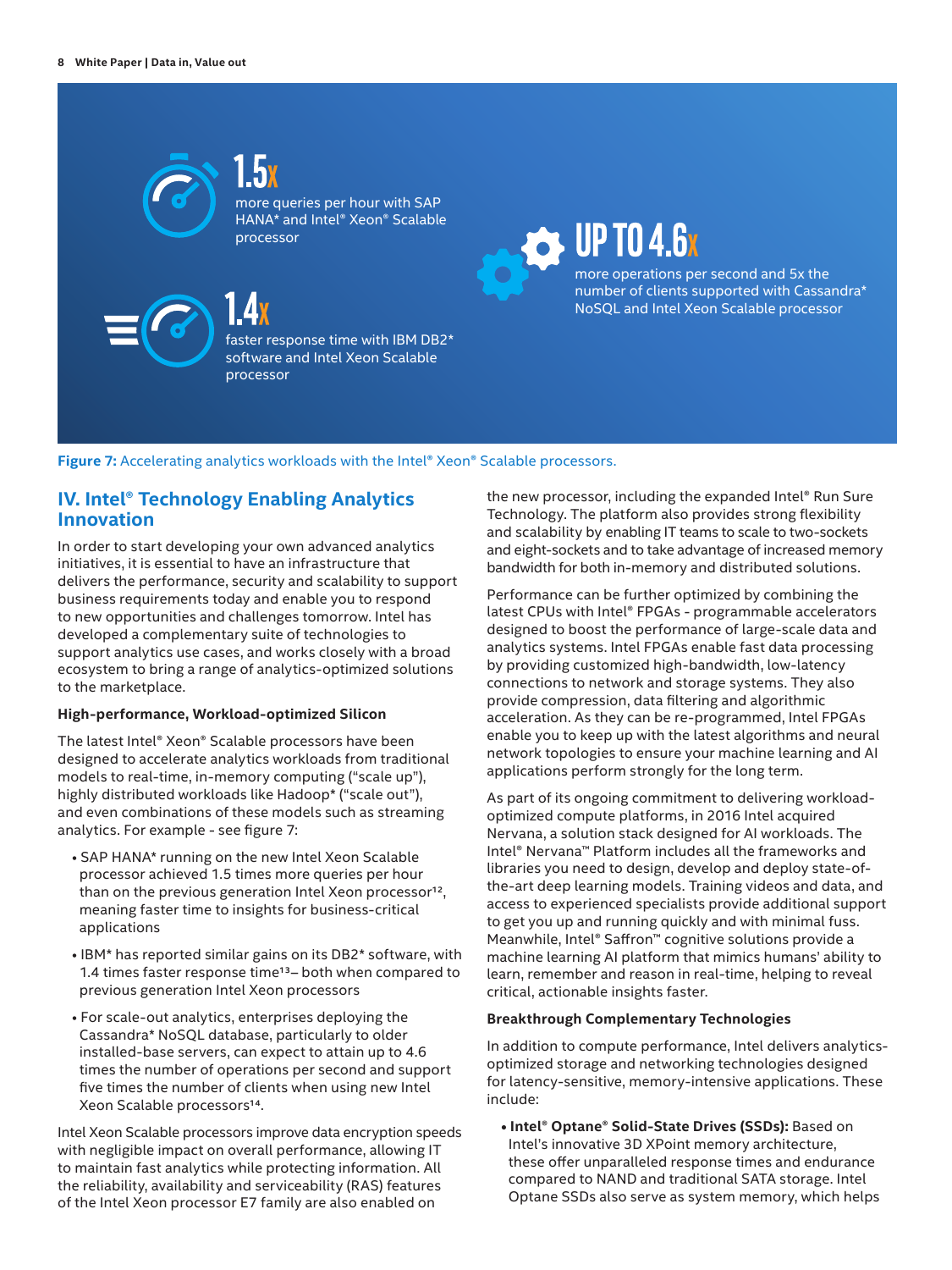#### **9 White Paper | Data in, Value out**

accelerate data applications and gain new insights from larger data sets, making them well suited to analytics workloads. These analytics-ready SSDs can be used in combination with Intel 3D NAND storage to help you build a tiered storage strategy that optimizes cost/performance across your data center.

**• Intel® Ethernet Adapters:** These offer one of the broadest 10GbE selections in the industry. Supporting 1/10/25/40GbE Ethernet port speeds, they are backwards compatible, providing an easy path for migration to higher speeds when more bandwidth is needed, for example as analytics workloads scale up.

#### **Enhanced Security and Reliability**

A rich suite of technologies for data protection and encryption help boost security and ensure strong reliability for your data-rich advanced analytics workloads. For example:

- **Intel® Advanced Encryption Standard New Instructions (Intel®AES-NI):** This instruction accelerates data encryption on Intel® technology-based processors, giving your IT environment faster, more affordable data protection.
- **Intel® Trusted Execution Technology (Intel® TXT):** This scalable architecture provides hardware-based security technologies to help ensure more secure platforms; greater application, data, or virtual machine (VM) isolation; and improved security or compliance audit capabilities.
- **Intel® Platform Trust Technology (Intel® PTT):** This platform functionality for credential storage and key management is used by Microsoft Windows 8\* and Windows 10\*. Intel PTT supports BitLocker\* for hard drive encryption and supports all Microsoft requirements for firmware Trusted Platform Module (fTPM) 2.0.
- **Intel® Security Controller:** Enables automated and dynamic security provisioning, policy synchronization, protection, and remediation for software-defined infrastructure (SDI) built on VMware NSX\*. It is designed to seamlessly broker between cloud orchestrators, software-defined networking (SDN) controllers, Security

Connected solutions from McAfee, and the applications that manage them.

- **Intel® Run Sure Technology:** This standardized set of features helps reduce the frequency and cost of server downtime and protect the integrity of your critical data.
- **Intel® QuickAssist Technology:** Improves performance and efficiency across the data center by offloading servers from handling compute-intensive operations such as bulk cryptography, public key cryptography, and compression.

#### **Software and Ecosystem Support**

Analytics software platforms - both open source and those from industry-leading independent software vendors (ISVs) – are optimized for Intel® architecture, helping you achieve optimum performance for your analytics workloads. The variety of choice creates the opportunity for you to select the right solution stack depending on the type of analytics you need, from traditional BI to advanced machine learning. Intel® architecture-optimized ISV solution stacks include those based on SAP HANA\*, SAS, Oracle Exadata\*, Microsoft and Cloudera.

We also contribute to leading open source analytics platforms and frameworks such as Apache Hadoop\* and emerging platforms like Apache Spark\*, Storm\*, Flink\*, Shark\* and NoSQL\*. This helps ensure that Intel platform innovations are proliferated across the open source ecosystem, providing an alternative approach to those seeking to minimize software platform lock-in.

Intel's developer-friendly software investments have helped optimize the performance of popular developer frameworks on Intel technology-based platforms, enabling you to support the needs of your enterprise developers for advanced analytics projects. For example, the Intel® Deep Learning Software Developer Kit (Intel® Deep Learning SDK) is designed to help get complex analytics projects up and running quickly. A number of Intel software libraries also support advanced machine learning workloads. These include Intel® Math Kernel Library (Intel® MKL), Intel® Data Analytics Acceleration Library (Intel®DAAL), and Intel® Python\* Distribution. We have also carried out optimization for Tensorflow\*, Neon\*, Torch\* and Theano\*.